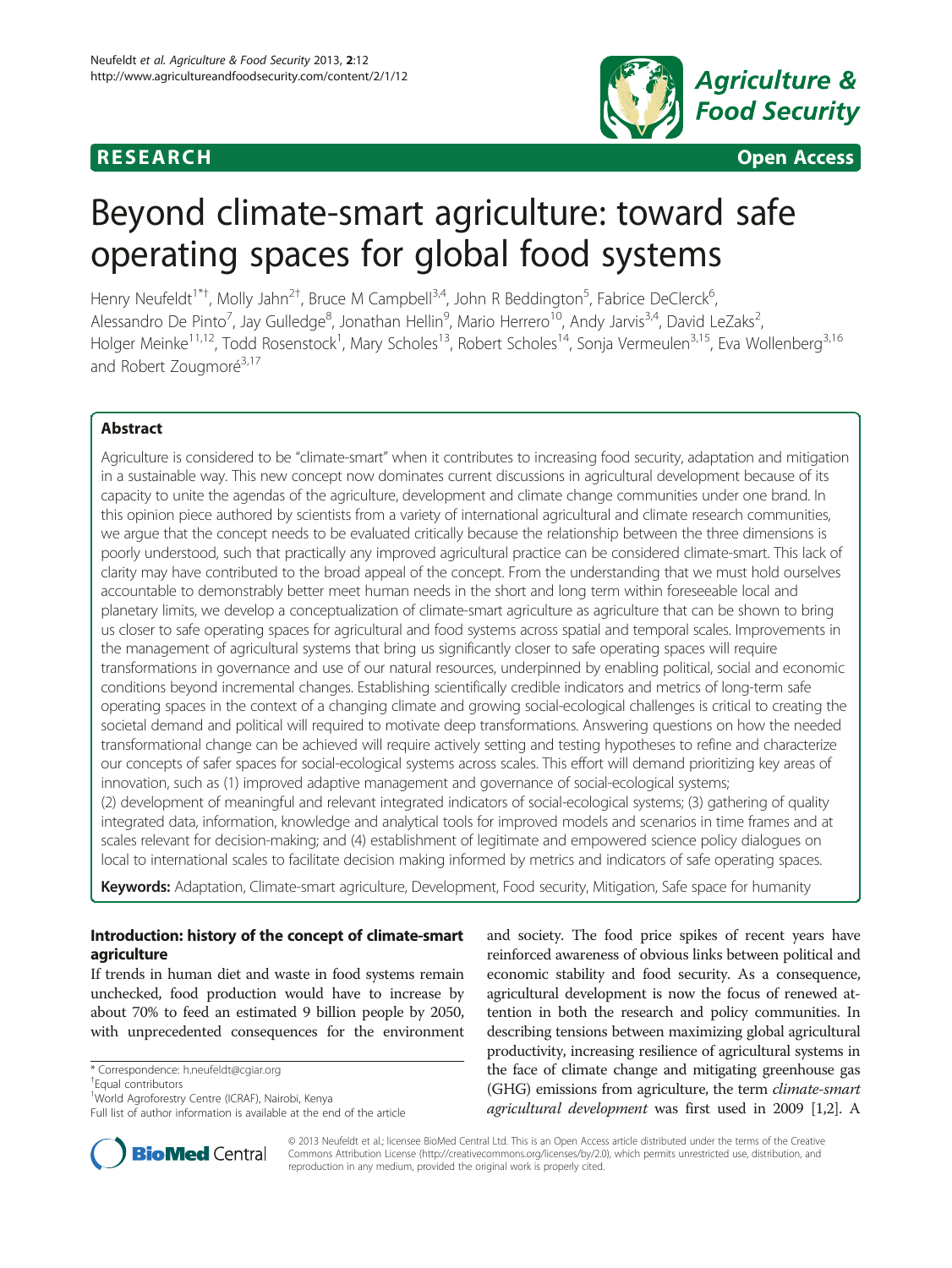year later, at the First Global Conference on Agriculture, Food Security and Climate Change at the Hague, the concept of climate-smart agriculture (CSA) was presented and defined as agriculture that "sustainably increases productivity, enhances resilience, reduces/removes greenhouse gas emissions, and enhances achievement of national food security and development goals" [\[3](#page-4-0)]. This definition represented an attempt to set a global agenda for investments in agricultural research and innovation, joining the agriculture, development and climate change communities under a common brand.

Drawing on this original framing, CSA has been applied to diverse aspects of agriculture, ranging from field-scale agricultural practices to food supply chains and food systems generally. Beyond agricultural practices and outcomes, a wide array of institutions, policies, finance, safety nets, capacity-building and assessment have all been identified as enabling CSA. Following the Second Global Conference on Agriculture, Food Security and Climate Change in Hanoi in 2012, the recently published Climate-Smart Agriculture Sourcebook further advanced the concept with the intention of benefiting primarily smallholder farmers and vulnerable people in developing countries [[4](#page-4-0)].

Building on this brief outline of the concept, in this article we first lay out major implications and shortcomings of what CSA means in practice. We then describe the challenges we are facing in assessing our trajectories toward long-term safe operating spaces of social-ecological systems for humanity within planetary and local boundaries and suggest an agenda for immediate action required to step up to meet the challenges.

## Climate-smart agriculture encompasses virtually any agricultural practice

Although in principle only agricultural practices that encompass all components of CSA should be branded as "climate-smart," the term has been used very liberally because it is unclear how the different dimensions interact. Therefore, virtually any agricultural practice that improves productivity or the efficient use of scarce resources can be considered climate-smart because of the potential benefits with regard to food security, even if no direct measures are taken to counter detrimental climate effects. In addition, virtually any agricultural practice that reduces exposure, sensitivity or vulnerability to climate variability or change (for example, water harvesting, terracing, mulching, drought-tolerant crops, index insurances, communal actions) are also climate-smart because they enhance farmers' ability to cope with weather extremes. Likewise, agricultural practices that sequester carbon from the atmosphere (for example, agroforestry, minimum tillage), reduce agricultural emissions (for example, manure management, biogas plants, reduced conversion of forests and rangeland) or improve resource use efficiency (for example, higher

productivity crop and livestock breeds, improved crop management and animal husbandry) can all be considered climate-smart because they contribute to slowing the rate of climate change. CSA has been a powerful concept to direct a focus on the climate change–agriculture nexus and has united the agriculture, climate change and development communities under one brand. Almost any agricultural practice or outcome currently qualifies as climate-smart, however, suggesting that CSA is a triplewin for all without regrets, losers and trade-offs. Thus, CSA can easily be appropriated for a wide range of even conflicting agendas.

## What climate-smart agriculture fails to encompass

By recognizing links between our choices in agricultural systems and outcomes related to food systems in human dimensions, the incorporation of food security as an imperative for CSA differentiates it from concepts such as sustainable intensification [\[5](#page-4-0)] and ecoefficiency [\[6\]](#page-4-0). Balancing priorities at the intersections of food security, adaptation and mitigation, however, always occurs in the context of region-specific conditions and cultures. Why should resource-poor farmers invest in agricultural practices that may reduce emissions if there are few if any immediate benefits related to food or water security? ("It's hard to be green when you are in the red.") CSA, as currently conceived and implemented, fails entirely to recognize different actors, incentives and interactions between different (but related) provisioning demands for food, water, energy, materials and ecosystem services.

Furthermore, the concept of CSA fails to consider possible impacts of agriculture on other ecosystem services, biodiversity conservation and broader social, political and cultural dynamics. Reducing GHG emissions or improving resilience may not always result in the best natural resource management outcomes if consequences include biodiversity loss, degradation of cultural heritage, increased social inequity or long-term ecosystem instability [[7](#page-4-0)].

Finally, CSA has been defined to focus exclusively in developing countries because national food security and development goals have been implicitly and incorrectly understood as issues of importance only in the developing world [[3\]](#page-4-0). This focus has engendered opposition from those who fear that some developed countries may insist on mitigation of agricultural GHG emissions as a condition of continued development aid. Food security, nutritional security and nutritional health are obviously not limited to the developing world; there is also a widespread prevalence of food insecurity in high-income countries, where there are different, but overlapping, policy, governance and technical challenges [[8\]](#page-4-0). With regard to the recent focus on smallholder farmers [\[4\]](#page-4-0), the policy dialogue about CSA now systematically overlooks any impacts and opportunities connected to innovations and implications of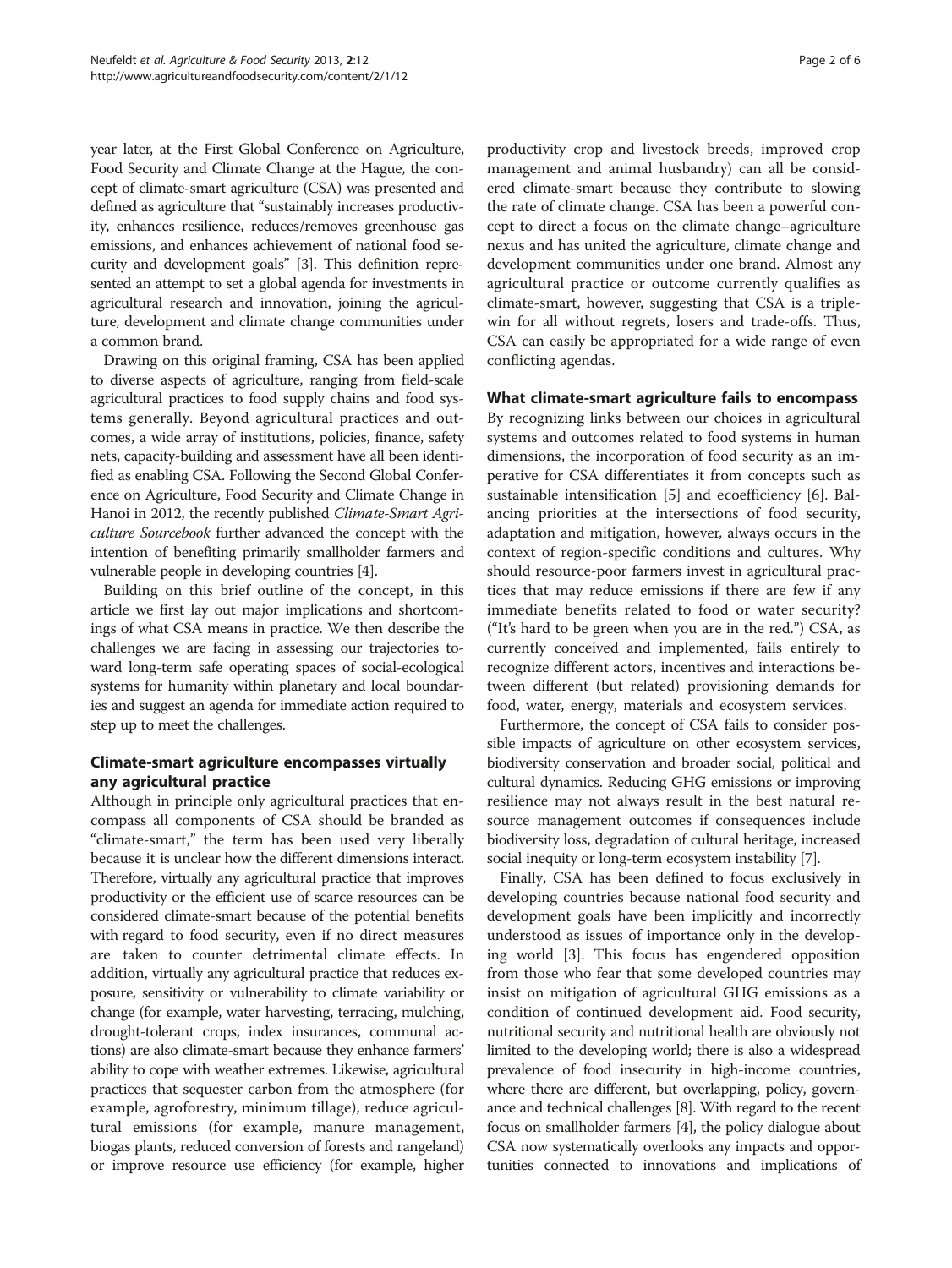large-scale agricultural practices for and in food systems in both developing and developed country contexts, further reducing the utility of the CSA framework.

In summary, the current framing of CSA gives no specific direction, no new science agenda, no ability to negotiate and prioritize contentious and conflicting agendas and no compelling reason to increase or shift investment, despite the monumental importance of these challenges in the coming decades. In fact, current agricultural practices are neither smart nor dumb. Our current agricultural and food systems are simply the manifestations of political, biophysical, socioeconomic and other influences that lead to sustainable or unsustainable outcomes, depending on the perspectives, scales, valuations of trade-offs and time frames considered. In the aggregate, however, our current systems fall well outside any defensible concept of longterm safe operating space considered in human and/or environmental terms [[9,10\]](#page-4-0). Without radical interventions and innovations to curb fundamentally extractive processes toward the renewal of the resources upon which agricultural productivity depends, we stand only to slip further away [\[11-14\]](#page-4-0).

This recognition provides a strong mandate for agricultural systems that better meet human and environmental needs. Although major improvements in food security and livelihoods through agricultural development have been achieved, often this has occurred at the expense of nutritional health and environmental sustainability, thereby eroding the very foundations of our long-term capacity to care for ourselves. Under current default development pathways, food systems often arise in such a way that large populations remain food-insecure while other populations begin to suffer from the pathologies of over- or malnutrition. Although equity issues dictate clear differences in responsibilities between developed and developing countries, agricultural systems that will lead to the desired outcomes of improved food security and dietary health remain common goals for our global community.

Recent reports<sup>a</sup> have set forth specific principles and recommendations to improve the sustainability of agriculture and food systems that explicitly address various threats, including that of climate change [\[15](#page-4-0)]. None of these reports, however, moved beyond incremental improvements to specify in any detail a future state in which we commit ourselves to a food-secure world within planetary or local boundaries over the short or long term. Recently, the Commission on Sustainable Agriculture and Climate Change synthesized a vast array of literature on agriculture, food systems, food and nutritional security, dietary health, adaptation to climate change and mitigation of agricultural GHG emissions into a series of recommended policy actions [[10,16\]](#page-4-0). In its report, the commission extended the concept of "safe operating space" beyond the original framing, which focused on biophysical attributes of the planet, to include socialecological systems related to human welfare, agriculture and food security [[9,10,17](#page-4-0)].

In our view, a safe operating space for agricultural and food systems represents a set of conditions that demonstrably better meets human needs in the short and long term within foreseeable local and planetary limits and holds ourselves accountable for outcomes across temporal and spatial scales. In our view, agriculture and food systems are climate-smart when it can be shown that they bring us closer to safe operating spaces.

Although well-intentioned and potentially costly, the current mode of incremental improvement may still fall well short of achieving safer spaces. For instance, some argue that we are already able to produce enough food to feed a worldwide human population of 9 billion, especially under scenarios of improved dietary health, reduced waste and loss and diversified, intensified production systems [\[18\]](#page-4-0). Although this view is valid and important, we still do not know whether, even after such major shifts, our food systems would be in long-term balance with our natural resources base. Along the way, we may cross tipping points that demarcate permanent transitions to new states that will become apparent only when it is too late to turn back.

Improvements in the management of agricultural systems that bring us significantly closer to safe operating spaces (however we learn to define these conditions) will require transformational changes in governance, management and use of our natural resources that are underpinned by enabling political, social and economic conditions. This is a major challenge in itself, considering that investments in agricultural development have often yielded unintended detrimental social and environmental consequences on various spatial and temporal scales [[19,20\]](#page-5-0).

As a coordinated international attempt to address such issues, Rio+20 member states recently reaffirmed in the outcome document "The Future We Want" their commitments regarding "the right of everyone to have access to safe, sufficient and nutritious food" [[21\]](#page-5-0). India and Mexico, for example, have moved to enshrine the right to food in law and are seeking means by which to implement such policy effectively [\[22,23\]](#page-5-0). Although the recognition of a human right to food security places human welfare and humanitarian values at the center of development, the short- and long-term social, economic, political and environmental effects of such commitments remain unclear. For instance, how will these efforts affect a "landdegradation neutral world" that these countries committed themselves to in the same document?

To answer such a question, we need to have processes in place that can provide relevant insights into issues such as the following. Can these more holistic approaches be integrated into research and development, informing a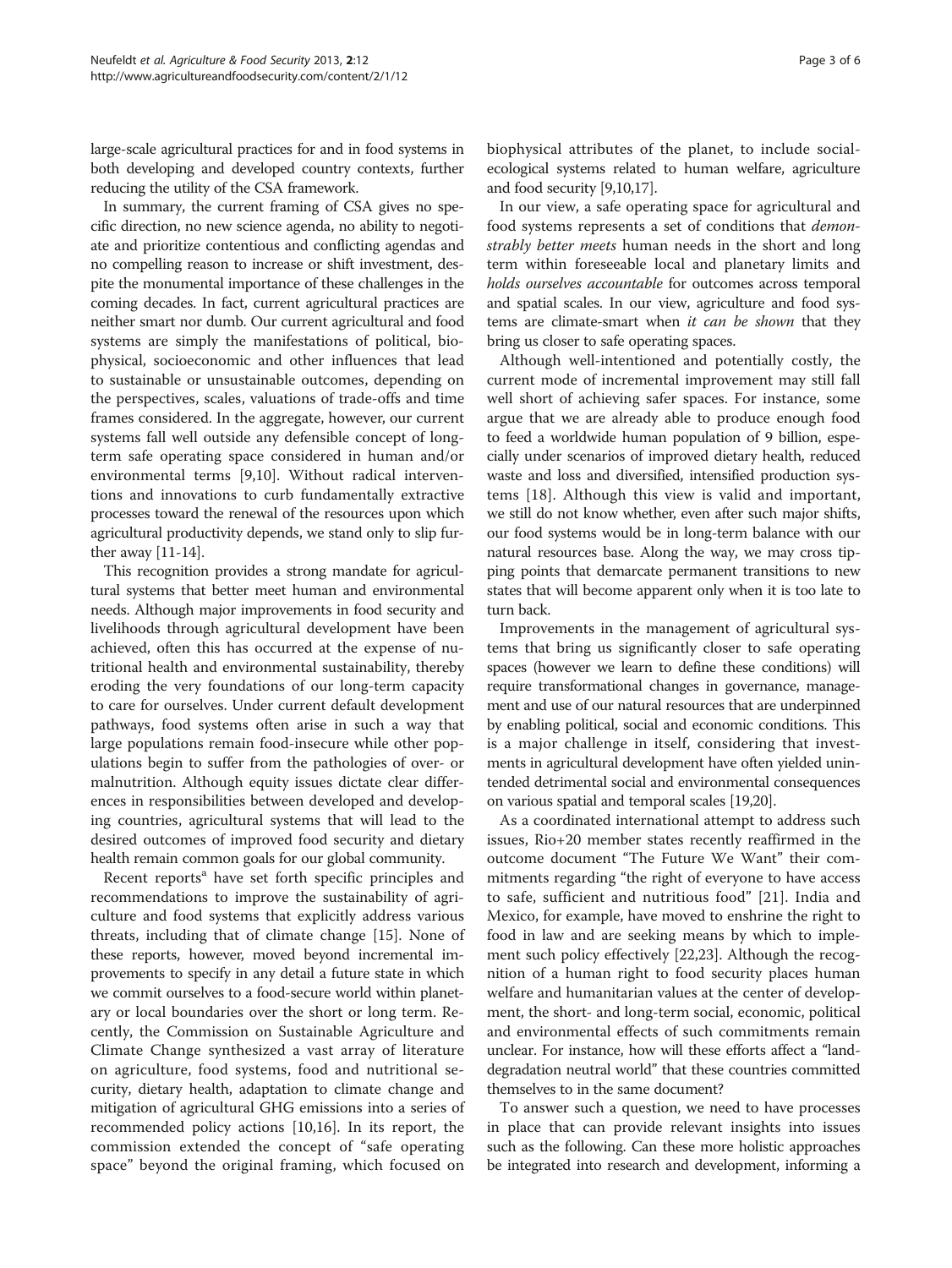robust representation of conditions on the ground in near real time and more informative tools looking forward? Can we integrate approaches and insights derived from diverse sources to predict, mitigate and innovate regarding food security and nutritional health issues in the face of climate change? What are the specific boundaries of safe spaces? How do we deal with ambiguity and uncertainty across scales and priorities? How will we describe these boundaries and how they move dynamically as the trajectories of food systems evolve? Can we identify synergistic, transformational changes that may vault us to more stable and secure food systems across scales? What governance mechanisms are needed to ensure that the benefits and costs of well-grounded choices and their positive and negative consequences are shared as equitably as possible? How will we know whether our collective investments in the future are bringing us closer to safer spaces? Can we reach a condition which we can objectively defend as a safer space at any scale before reaching critical tipping points and thresholds in Earth and human systems? How will we know whether the changes are sufficiently bold so that, by the middle of this century, we can avoid the recognition we now face with virtual certainty that our best intentions simply have not been good enough?

## What should we do now in research?

Finding adequate responses to questions such as those in the preceding paragraph, as well as many more connected to reaching long-term safer spaces as our collective target, will require transformational changes in our commitment toward the future we want across all of society, including our science agenda. It means changing how we fund and evaluate agricultural research, how we evaluate agricultural practices and how we describe relevant parameters of human conditions linked to our choices in agriculture, natural resources management and food systems.

To develop an operational characterization of the safer operating spaces, working definitions of food security, resilience and mitigation are essential. It is also essential that these concepts are defined across the stakeholder dimension in addition to the spatial and temporal dimensions, as preferences and priorities vary significantly across institutional structures. The operational viability CSA is dependent on the resolution of these barriers (definitions and synthesis across scales) and a correct representation of trade-offs that truly informs decision-makers. The science agenda for the 21st century must improve our ability to recognize and achieve long-term safer spaces across scales for agriculture and food systems. Key areas of innovation in support of such a science agenda will not be restricted to, but will include:

• Discovery, testing and implementation of mechanisms across scales that allow for adaptive

- Development of integrated metrics of safe space that are practical and meaningful for decisionmaking by relevant communities in near real time: Indicators, proxies and other attributes of agricultural social-ecological systems that provide relevant feedback to stakeholders are required to monitor, evaluate and appraise changes in systems over space and in time, allowing for better decision-making and providing milestones for adaptive management.
- Systematic gathering and integration of quality data and information to generate knowledge in time frames and at scales relevant for decision-making through analytical tools, models and scenarios: Describing the consequences of our provisioning demands and choices in human and ecological terms requires the integration of high-quality data into knowledge for improved decision-making that will increasingly be collected, filtered, analyzed and interpreted by using automated self-learning algorithms to transform the vast amounts of data into useful information. Drawing on technological and computation innovations already in place as well as implementing strategic funding investments would help to bridge the gap between the developing and developed scientific communities.
- Establishment of legitimate and empowered science policy dialogues that frame post–disciplinary science agendas on local, national and international scales: Dialogues and roundtables between relevant stakeholders that scientifically test decisions at the interface of diverging interests of business, environment and civil constituencies in often contentious topical areas can improve outcomes and help identify scientifically credible interpretations of long-term safe operating spaces in the context of a changing climate and growing environmental and societal changes.

Shifting our agricultural and food systems toward development trajectories that with greater certainty can be defined as safe is what we understand as being truly climate-smart. Although the areas of innovation described above will not take us to safer spaces for humanity without massive investments in sustainable natural resource management, a transformation of global food systems and ambitious low emissions development pathways, they will improve our ability to predict whether our investments in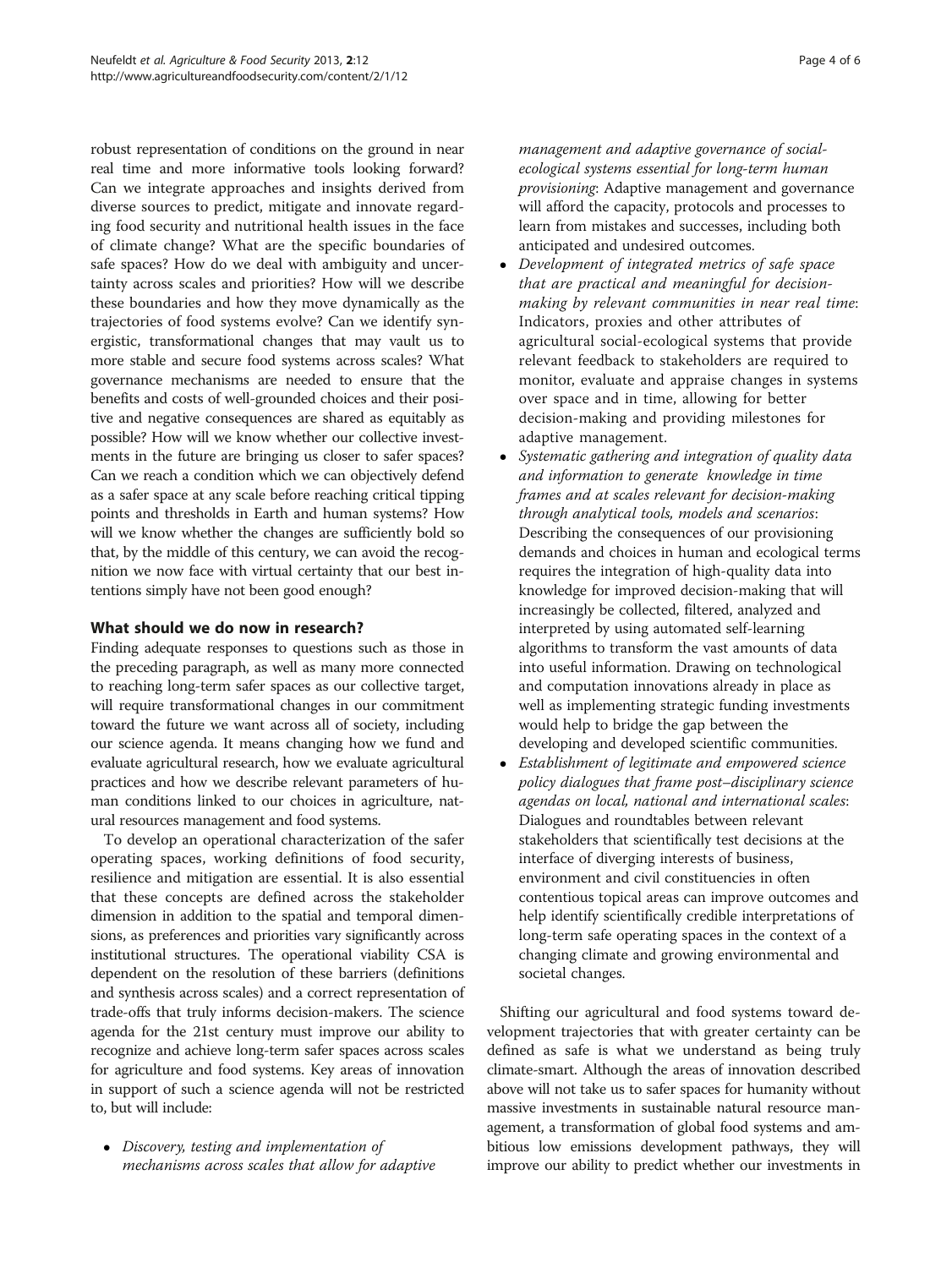<span id="page-4-0"></span>future agricultural and food systems can be considered climate-smart with greater certainty.

## **Endnote**

<sup>a</sup>Also see Commission on Sustainable Agriculture and Climate Change, Achieving Food Security in the Face of Climate Change; World Bank, World Development Report; Organization for Economic Cooperation and Development (OECD), Green Growth Strategy for Food and Agriculture and Green Growth Knowledge Platform [\(http://www.oecd.org/greengrowth/greengrowth](http://www.oecd.org/greengrowth/greengrowthknowledgeplatform.htm) [knowledgeplatform.htm](http://www.oecd.org/greengrowth/greengrowthknowledgeplatform.htm)); United Nations Environment Program (UNEP) and International Water Management Institute (IWMI), Ecosystems for Water and Food Security; Food and Agriculture Organization of the United Nations (FAO), Climate-Smart Agriculture Sourcebook and How to Feed the World in 2050; Foresight, Report on Global Food and Farming Futures; International Assessment of Agricultural Knowledge, Science and Technology for Development (IAASTD), Synthesis Report; United Nations High Level Task Force on the Global Food Security Crisis ([http://www.un.org/en/issues/food/taskforce/\)](http://www.un.org/en/issues/food/taskforce/); Millennium Ecosystem Assessment Reports ([http://www.unep.org/](http://www.unep.org/maweb/en/index.aspx) [maweb/en/index.aspx\)](http://www.unep.org/maweb/en/index.aspx); World Economic Forum (WEF), Realizing a New Vision for Agriculture: A Roadmap for Stakeholders.

#### Competing interests

The authors declare that they have no competing interests.

#### Authors' contributions

HN and MJ are co–first authors. HN and MJ developed the outline and drafted the manuscript. BMC, FDC, ADP, JG, JH, MH, HM, MS, SV and EW contributed to the evolving outline. BC, JRB, FDC, ADP, JH, MH, AJ, DLZ, HM, TR, MS, RS, SV, EW and RZ provided input to the writing of the manuscript. All authors read and approved the final manuscript.

#### Acknowledgements

We would like to acknowledge support provided by the CGIAR Research Program on Climate Change, Agriculture and Food Security (CCAFS).

#### Author details

<sup>1</sup>World Agroforestry Centre (ICRAF), Nairobi, Kenya. <sup>2</sup>Department of Agronomy and Laboratory of Genetics, University of Wisconsin, Madison, WI, USA. <sup>3</sup>CGIAR Research Program on Climate Change, Agriculture and Food Security, Cali, Colombia. <sup>4</sup>International Center for Tropical Agriculture (CIAT), Cali, Colombia. <sup>5</sup>Government Office of Science, London, UK. <sup>6</sup>Bioversity International, Montpellier, France. <sup>7</sup>International Food Policy Research Institute (IFPRI), Washington, DC, USA. <sup>8</sup>Environmental Sciences Division, Oak Ridge National Laboratory, Oak Ridge, TN, USA. <sup>9</sup>International Maize and Wheat Improvement Center (CIMMYT), Texcoco, Mexico. <sup>10</sup>Commonwealth Scientific and Industrial Research Organisation (CSIRO), Brisbane, Australia.  $11$ Tasmanian Institute of Agriculture, University of Tasmania, Hobart, Australia. 12Centre for Crop Systems Analysis, Wageningen University, Wageningen, The Netherlands. <sup>13</sup>School of Animal, Plant and Environmental Science, University of Witwatersrand, Johannesburg, South Africa. 14Council for Scientific and Industrial Research (CSIR), Cape Town, South Africa. 15Department of Plant and Environmental Sciences, Faculty of Science, University of Copenhagen, Copenhagen, Denmark. 16Gund Institute for Ecological Economics, University of Vermont, Burlington, VT, USA. <sup>1/</sup>International Crops Research Institute for the Semi-Arid Tropics (ICRISAT), Bamako, Mali.

Received: 7 June 2013 Accepted: 14 August 2013 Published: 30 August 2013

#### References

- 1. Food and Agriculture Organization of the United Nations: Food Security and Agricultural Mitigation in Developing Countries: Options for Capturing Synergies. Rome; 2009.
- Food and Agriculture Organization of the United Nations: Harvesting Agriculture's Multiple Benefits: Mitigation, Adaptation, Development and Food Security. Rome; 2009.
- 3. Food and Agriculture Organization of the United Nations: "Climate-Smart" Agriculture: Policies, Practices and Financing for Food Security, Adaptation and Mitigation. Rome; 2010.
- 4. Food and Agriculture Organization of the United Nations: Climate-Smart Agriculture Sourcebook. Rome; 2013.
- 5. Tilman D, Balzer C, Hill J, Befort BL: Global food demand and the sustainable intensification of agriculture. Proc Natl Acad Sci USA 2011, 108:20260–20264.
- 6. Hershey CH, Neate P: Eco-Efficiency: From Vision to Reality. Cali, Colombia: International Center for Tropical Agriculture (CIAT); 2013.
- 7. McCarthy N, Lipper L, Mann W, Branca G, Capaldo J: Evaluating synergies and trade-offs among food security, development and climate change. In Climate Change Mitigation and Agriculture. Edited by Wollenberg E, Nihart A, Tapio-Biström ML, Grieg-Gran M. London: Earthscan; 2012:39–49.
- 8. Coleman-Jensen A, Nord M, Andrews M, Carlson S: Household Food Security in the United States in 2010. Washington, DC: Economic Research Service, US Department of Agriculture; 2011.
- 9. Rockström J, Steffen W, Noone K, Persson A, Chapin FS 3rd, Lambin EF, Lenton TM, Scheffer M, Folke C, Schellnhuber HJ, Nykvist B, de Wit CA, Hughes T, van der Leeuw S, Rodhe H, Sörlin S, Snyder PK, Costanza R, Svedin U, Falkenmark M, Karlberg L, Corell RW, Fabry VJ, Hansen J, Walker B, Liverman D, Richardson K, Crutzen P, Foley JA: A safe operating space for humanity. Nature 2009, 461:472–475.
- 10. Beddington J, Asaduzzaman M, Clark M, Fernández A, Guillou M, Jahn M, Erda L, Mamo T, Van Bo N, Nobre C, Scholes R, Sharma R, Wakhungu J: Achieving Food Security in the Face of Climate Change: Final Report from the Commission on Sustainable Agriculture and Climate Change. Copenhagen: CGIAR Research Program on Climate Change, Agriculture and Food Security (CCAFS); 2012. Available at: [http://ccafs.cgiar.org/sites/default/files/assets/docs/](http://ccafs.cgiar.org/sites/default/files/assets/docs/climate_food_commission-final-mar2012.pdf) [climate\\_food\\_commission-final-mar2012.pdf](http://ccafs.cgiar.org/sites/default/files/assets/docs/climate_food_commission-final-mar2012.pdf) (accessed 15 August 2013).
- 11. United Nations Environment Program: Global Environment Outlook 5: Environment for the Future We Want. Nairobi: Author; 2012.
- 12. Millennium Ecosystem Assessment: Ecosystems and Human Well-Being: Synthesis. Washington, DC: Island Press; 2005.
- 13. Stern N: The Economics of Climate Change. Cambridge, UK: Cambridge University Press; 2007.
- 14. Bernstein L, Bosch P, Canziani O, Chen Z, Christ R, Davidson O, Hare W, Huq S, Karoly D, Kattsov V, Kundzewicz Z, Liu J, Lohmann U, Manning M, Matsuno T, Menne B, Metz B, Mirza M, Nicholls N, Nurse L, Pachauri R, Palutikof J, Parry M, Qin D, Ravindranath N, Reisinger A, Ren J, Riahi K, Rosenzweig C, Rusticucci M, et al: Climate Change 2007: Synthesis Report. Contribution of Working Groups I, II and III to the Fourth Assessment Report of the Intergovernmental Panel on Climate Change. In Edited by Core Writing Team, Pachauri RK, Reisinger A. Geneva: Intergovernmental Panel on Climate Change; 2007. Available at: [http://www.ipcc.ch/pdf/](http://www.ipcc.ch/pdf/assessment-report/ar4/syr/ar4_syr.pdf) [assessment-report/ar4/syr/ar4\\_syr.pdf](http://www.ipcc.ch/pdf/assessment-report/ar4/syr/ar4_syr.pdf) (accessed 15 August 2013).
- 15. McKenzie F, Ashton R: Safeguarding and Enhancing the Ecological Foundation of Agricultural and Food Systems to Support Human Well-being: Bridging the Implementation Gap. Nairobi: United Nations Environment Programme. Available at: [http://www.geosci.usyd.edu.au/documents/fiona1.](http://www.geosci.usyd.edu.au/documents/fiona1.pdf) [pdf](http://www.geosci.usyd.edu.au/documents/fiona1.pdf) (accessed 15 August 2013).
- 16. Beddington JR, Asaduzzaman M, Clark ME, Fernández Bremauntz A, Guillou MD, Howlett DJB, Jahn MM, Lin E, Mamo T, Negra C, Nobre CA, Scholes RJ, Van Bo N, Wakhungu J: Agriculture: What next for agriculture after Durban? Science 2012, 335:289-290.
- 17. Ostrom E: A general framework for analyzing sustainability of social-ecological systems. Science 2009, 325:419–422.
- 18. Foley JA, Ramankutty N, Brauman KA, Cassidy ES, Gerber JS, Johnston M, Mueller ND, O'Connell C, Ray DK, West PC, Balzer C, Bennett EM, Carpenter SR, Hill J, Monfreda C, Polasky S, Rockström J, Sheehan J, Siebert S, Tilman D, Zaks DPM: Solutions for a cultivated planet. Nature 2011, 478:337-342.